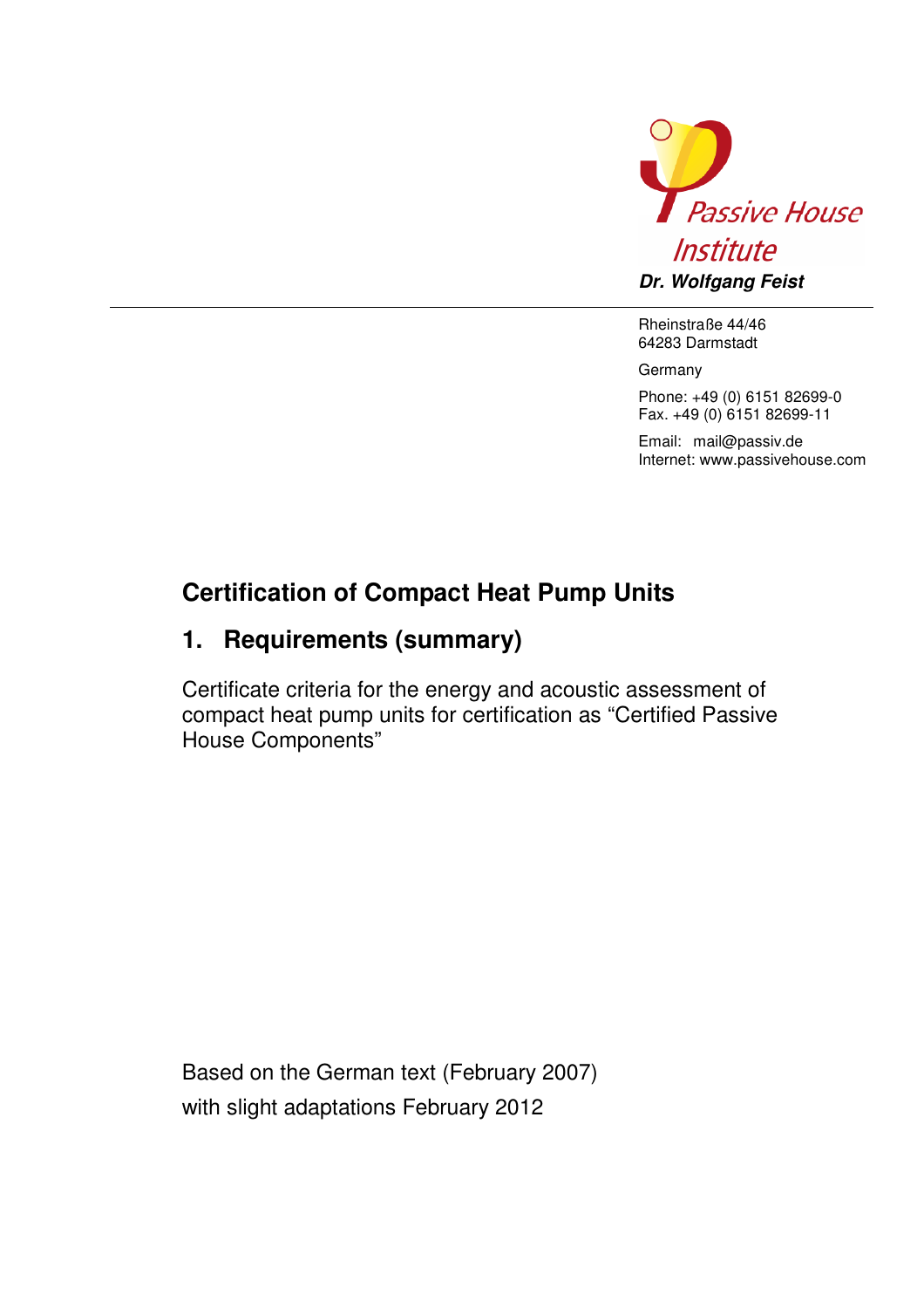

Page 2 of 3

## **1 Criteria validity and application**

The following criteria describe the limit values, conditions and requirements for the certification of compact heat pump units with small electrical heat pumps for the combined provision of space heating, domestic hot water and ventilation. Verification is based on measurements and tests in accordance with the respective current testing regulations.

## **2 Criteria and requirements**

1. Comfort criterion

The supply air temperature must be at least 16.5°C even when no space heating is required (ventilation only). This temperature must be achieved even at an external air temperature of –10°C.

2. Efficiency criterion – heat – for passive heat recovery

The effective heat recovery rate must be at least 75%, based on the dry heat recovery rate and with balanced mass flows of outdoor air/exhaust air.

- 3. Efficiency criterion electricity An electrical efficiency of 0.45 Wh/ $m<sup>3</sup>$  must be reached for pure ventilation operation under the testing conditions according to the testing regulations.
- 4. Airtightness:

The leakage air flow rates may not exceed 3% of the average air flow rate of the compact heat pump unit's air flow range.

5. Efficiency of the heat pump in the operating mode for space heating and domestic hot water:

The key characteristics (COP-values and performance data for space heating, hot water generation and standby operation, heat losses from the tank, hot water / heating precedence) are determined for the domestic hot water, space heating and standby operating modes at all test points specified in the testing regulations and stated in the certificate. They form the basis for the calculation of the primary energy balance in the PHPP (2007 version or later). The limit value for efficiency is a **primary energy demand of 55 kWh per square metre of treated floor area** for space heating, hot water, ventilation and auxiliary electricity. Verification (PHPP, standard climate data, living space of 35 m<sup>2</sup> per resident) is based on Passive Houses with a heating load of 12 W/m<sup>2</sup>, a heating demand of 15 kWh/(m<sup>2</sup>a) and a specific heat demand of 18 kWh/( $m^2$ a) for the domestic hot water system. If the compact heat pump unit exceeds the maximum permissible primary energy value of 55 kWh/(m<sup>2</sup>a) at certain air flow rates, the operating range is reduced accordingly (example given in illustration below).